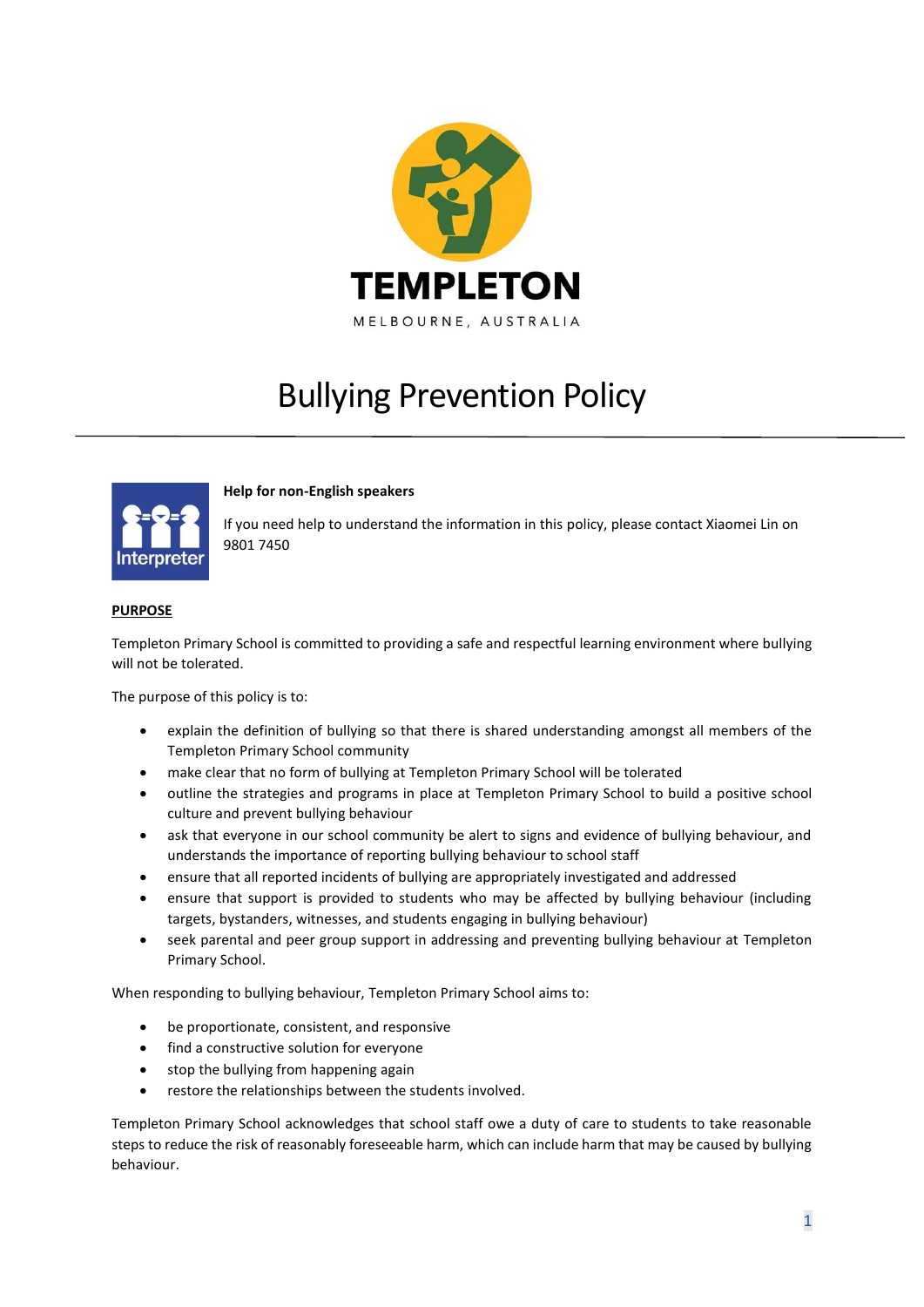# **SCOPE**

This policy addresses how Templeton Primary School aims to prevent, address, and respond to student bullying behaviour. Templeton Primary School recognises that there are many other types of inappropriate student behaviours that do not meet the definition of bullying which are also unacceptable at our school. These other inappropriate behaviours will be managed in accordance with our *Student Code of Conduct*, *Student Wellbeing and Engagement Policy* and *Inclusion and Diversity Policy*.

This policy applies to all school activities, including camps and excursions. It also applies to bullying behaviour between students that occurs outside of school hours, where the behaviour impacts on student wellbeing and safety at school.

# **POLICY**

#### **Definitions**

# **Bullying**

In 2018 the Education Council of the Council of Australian Governments endorsed the following definition of bullying for use by all Australian schools:

*Bullying is an ongoing and deliberate misuse of power in relationships through repeated verbal, physical and/or social behaviour that intends to cause physical, social and/or psychological harm. It can involve an individual or a group misusing their power, or perceived power, over one or more persons who feel unable to stop it from happening.*

*Bullying can happen in person or online, via various digital platforms and devices and it can be obvious (overt) or hidden (covert). Bullying behaviour is repeated, or has the potential to be repeated, over time (for example, through sharing of digital records)*

*Bullying of any form or for any reason can have immediate, medium, and long-term effects on those involved, including bystanders. Single incidents and conflict or fights between equals, whether in person or online, are not defined as bullying.* 

Bullying has three main features:

- It involves a misuse of power in a relationship
- It is ongoing and repeated, and
- It involves behaviours that can cause harm.

There are four main types of bullying behaviour:

- Physical examples include hitting, pushing, shoving, or intimidating or otherwise physically hurting another person, damaging or stealing their belongings. It includes threats of violence.
- Verbal/written examples include name-calling or insulting someone about an attribute, quality, or personal characteristic.
- Social (sometimes called relational or emotional bullying) examples include deliberately excluding someone, spreading rumours, sharing information that will have a harmful effect on the other person and/or damaging a person's social reputation or social acceptance.
- Cyberbullying any form of bullying behaviour that occurs online or via a mobile device. It can be verbal or written, and can include threats of violence as well as images, videos and/or audio.

Bullying can be a form of racism, sexism, homophobia, transphobia, or other type of social prejudice when the behaviour is targeted at an individual or group because of a personal characteristic, such as race, religion, sex, sexual orientation, gender identity or disability.

For further information about bullying, refer to: [Bully Stoppers \(education.vic.gov.au\)](https://www.education.vic.gov.au/about/programs/bullystoppers/Pages/default.aspx) and the Department's [Bullying Prevention and Response](https://www2.education.vic.gov.au/pal/bullying-prevention-response/policy) policy on the Policy and Advisory Library.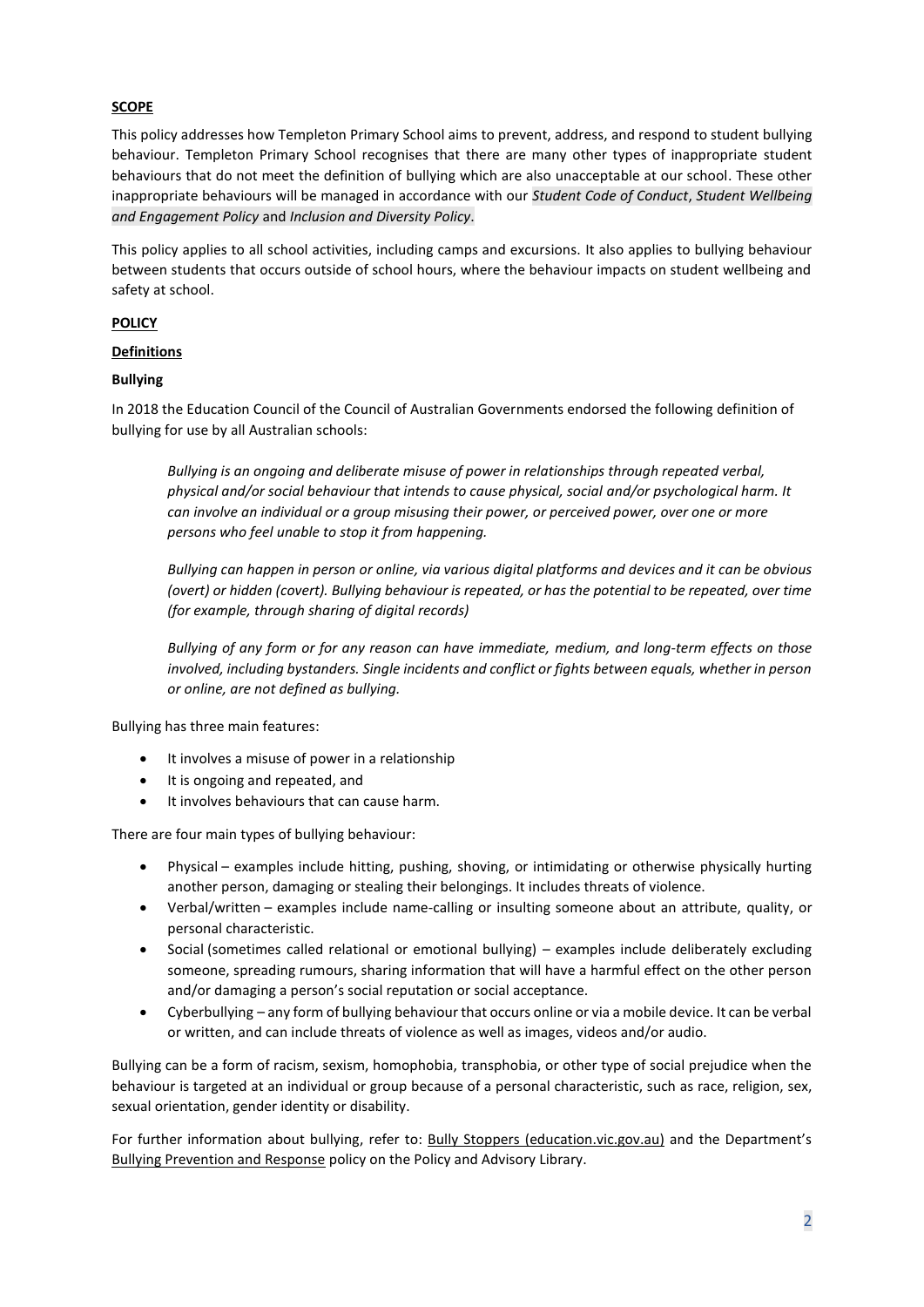#### **Other distressing and inappropriate behaviours**

Many distressing and inappropriate behaviours may not constitute bullying even though they are unpleasant. Students who are involved in or who witness any distressing and inappropriate behaviours should report their concerns to school staff and our school will follow Student Wellbeing and Engagement Policy and/or this Bullying Prevention Policy where the behaviour constitutes bullying.

*Mutual conflict* involves an argument or disagreement between people with no imbalance of power. In incidents of mutual conflict, generally, both parties are upset and usually both want a resolution to the issue. Unresolved mutual conflict can develop into bullying if one of the parties targets the other repeatedly in retaliation.

*Social rejection or dislike* is not bullying unless it involves deliberate and repeated attempts to cause distress, exclude or create dislike by others.

Single episode acts of nastiness or physical aggression are not the same as bullying. However, single episodes of nastiness or physical aggression are not acceptable behaviours at our school and may have serious consequences for students engaging in this behaviour. Templeton Primary School will use its Student Wellbeing and Engagement Policy to guide a response to single episodes of nastiness or physical aggression.

*Harassment* is language or actions that are demeaning, offensive or intimidating to a person. It can take many forms, including sexual harassment and disability harassment.

*Discrimination* is behaviour that treats someone unfavourably because of a personal characteristic (for example, race, religious belief or activity, disability, sex or intersex status, gender identity or sexual orientation).

Discrimination, harassment, and any other inappropriate behaviour is not tolerated at our school and there may be serious consequences for students engaging in this behaviour. This includes any form of racism, religious or disability discrimination, sexism, homophobia, transphobia, or any other behaviour that targets an individual or group. Further information about discrimination and harassment, including definitions, is set out in our Inclusion and Diversity Policy.

# **Bullying Prevention**

Templeton Primary School has several programs and strategies in place to build a positive and inclusive school culture and relationships to promote wellbeing. We strive to foster a school culture that prevents bullying behaviour by modelling, encouraging and teaching behaviour that demonstrates acceptance, kindness, and respect.

Bullying prevention at Templeton Primary School is proactive and is supported by research that indicates that a whole school, multifaceted approach is the most effect way to prevent and address bullying. At our school:

- We identify and implement evidence-based programs and initiatives from the Schools Mental Health [Menu](https://www.education.vic.gov.au/school/teachers/health/mentalhealth/mental-health-menu/Pages/Menu.aspx?Redirect=1) that are relevant to preventing and addressing bullying and help us to build a positive and inclusive school climate.
- We strive to build strong partnerships between the school, families and the broader community that means all members work together to ensure the safety of students.
- We participate in the Respectful Relationships initiative, which aims to embed a culture of respect and equality across our school.
- We celebrate the diverse backgrounds of members of our school community and teach multicultural education, including Aboriginal History, to promote mutual respect and social cohesion.
- Teachers are encouraged to incorporate classroom management strategies that discourage bullying and promote positive behaviour.
- A range of year level incursions and programs are planned for each year to raise awareness about bullying and its impacts.
- In the classroom, our social and emotional learning curriculum teaches students what constitutes bullying and how to respond to bullying behaviour assertively. This promotes resilience, assertiveness, conflict resolution and problem solving.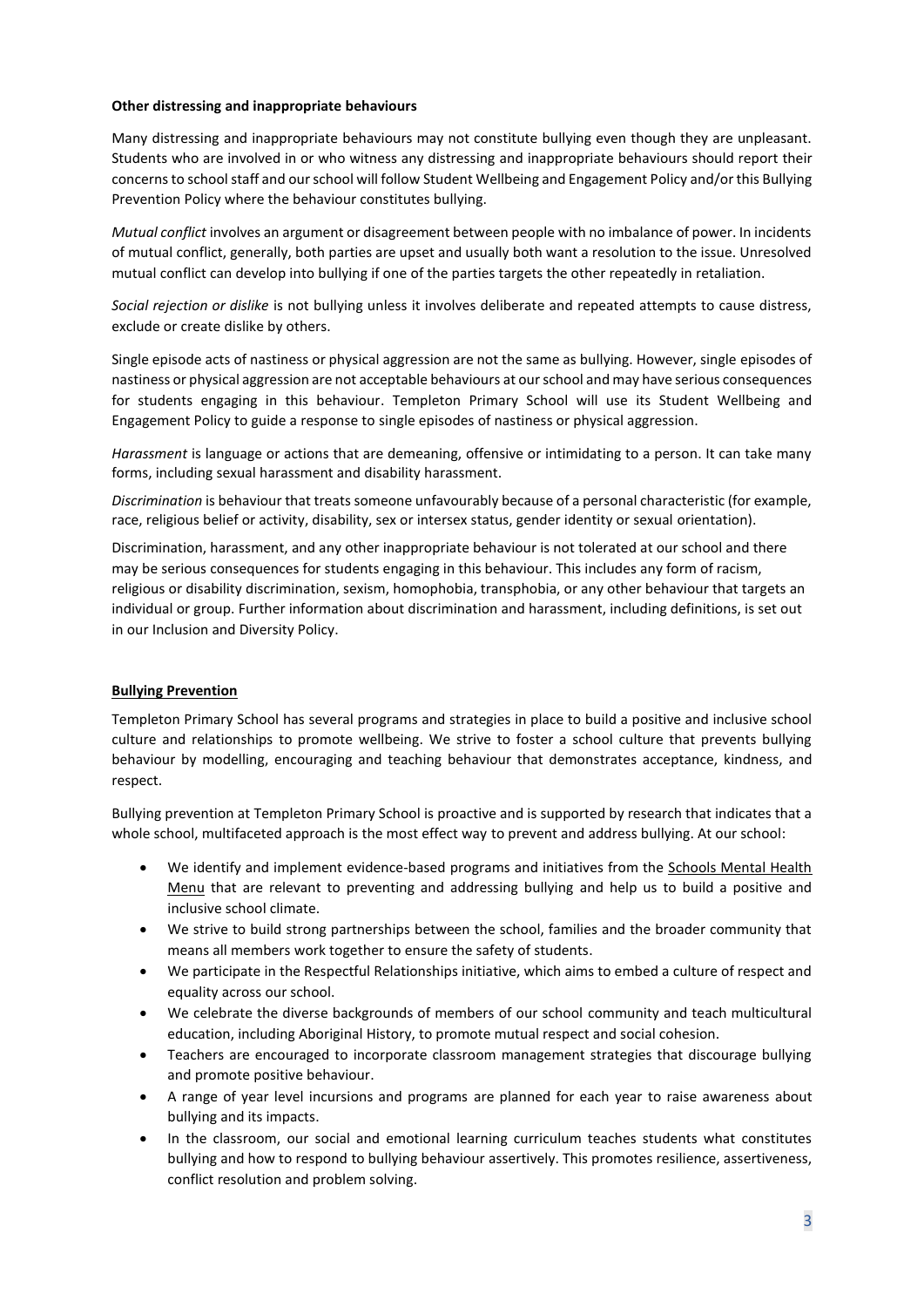- We promote upstander behaviour as a way of empowering our students to take appropriate action positively and safely when they see or hear of a peer being bullied.
- The Peer Support Program and the Peer Mediation program encourage positive relationships between students in different year levels. We seek to empower students to be confident communicators and to resolve conflict in a non-aggressive and constructive way.
- Students are encouraged to look out for each other and to talk to teachers and older peers about any bullying they have experienced or witnessed.

For further information about our engagement and wellbeing initiatives, please see our Student Wellbeing and Engagement policy

#### **Incident Response**

#### **Reporting concerns to** Templeton Primary School

Bullying is not tolerated at our school. We ensure bullying behaviour is identified and addressed with appropriate and proportionate consequences. All bullying complaints will be taken seriously and responded to sensitively..

Students who may be experiencing bullying behaviour, or students who have witnessed bullying behaviour, are encouraged to report their concerns to school staff or another trusted adult as soon as possible.

Our ability to effectively reduce and eliminate bullying behaviour is greatly affected by students and/or parents and carers reporting concerning behaviour as soon as possible, so that the responses implemented by Templeton Primary School are timely and appropriate in the circumstances.

We encourage students to speak to their teacher or Year Level Coordinator. However, students are welcome to discuss their concerns with any trusted member of staff .

Parents or carers who develop concerns that their child is involved in, or has witnessed bullying behaviour at Templeton Primary School should contact Andrea Edwards on 9801 7450.

#### **Investigations**

When notified of alleged bullying behaviour, school staff are required to:

- 1. record the details of the allegations XUNO, and
- 2. all stakeholders including classroom teacher, Year Level Coordinator and Assistant Principal/s

The Assistant Principal is responsible for investigating allegations of bullying in a timely and sensitive manner. To appropriately investigate an allegation of bullying, the Assistant Principal may:

- speak to the those involved in the allegations, including the target/s, the students allegedly engaging in bullying behaviour/s and any witnesses to the incidents
- speak to the parent/carer(s) of the students involved
- speak to the teachers of the students involved
- take detailed notes of all discussions for future reference
- obtain written statements from all or any of the above.

All communications with the Assistant Principal while investigating an allegation of bullying will be managed sensitively. Investigations will be completed as quickly as possible to allow for the behaviours to be addressed in a timely manner.

The objective of completing a thorough investigation into the circumstances of alleged bullying behaviour is to determine the nature of the conduct and the students involved. A thorough understanding of the alleged bullying will inform staff about how to implement an appropriate response most effectively to that behaviour.

Serious bullying, including serious cyberbullying, is a criminal offence and may be referred to Victoria Police. For more information, see: [Brodie's Law.](http://www.education.vic.gov.au/about/programs/bullystoppers/Pages/advicesheetbrodieslaw.aspx)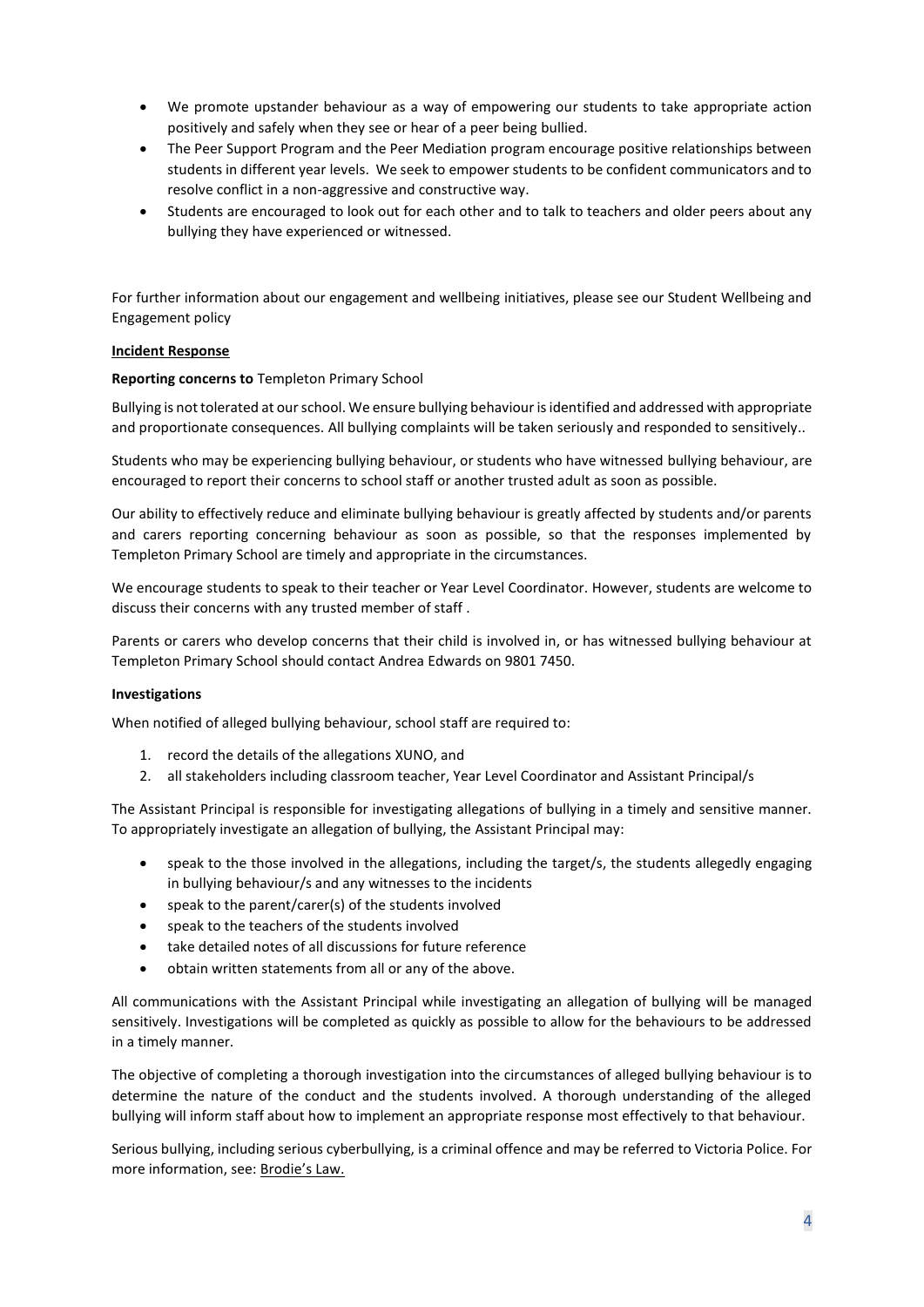# **Responses to bullying behaviours**

When the Assistant Principal has sufficient information to understand the circumstances of the alleged bullying and the students involved, a number of strategies may be implemented to address the behaviour and support affected students in consultation with the Wellbeing Team and Assistant Principal

There are several factors that will be considered when determining the most appropriate response to the behaviour. When deciding about how to respond to bullying behaviour, Templeton Primary School will consider:

- the age, maturity and individual circumstances of the students involved
- the severity and frequency of the bullying, and the impact it has had on the target student
- whether the student/s engaging in bullying behaviour have displayed similar behaviour before
- whether the bullying took place in a group or one-to-one context
- whether the students engaging in bullying behaviour demonstrates insight or remorse for their behaviour
- the alleged motive of the behaviour.

The Assistant Principal may implement all, or some of the following responses to bullying behaviours:

- Offer wellbeing support, including referral to [insert i.e., the Student Wellbeing Team, SSS, external provider] to:
	- o the target student or students
	- o the students engaging in the bullying behaviour
	- o affected students, including witnesses and/or friends of the target student.
- Facilitate a restorative practice meeting with all or some of the students involved. The objective of restorative practice is to repair relationships that have been damaged by bringing about a sense of remorse and restorative action on the part of the person who has bullied someone and forgiveness by the person who has been bullied.
- Facilitate a mediation between some or all the students involved to help to encourage students to take responsibility for their behaviour and explore underlying reasons for conflict or grievance. Mediation is only suitable if all students are involved voluntarily and demonstrate a willingness to engage in the mediation process.
- Facilitate a process using the Support Group Method, involving the target student(s), the students engaging in bullying behaviour and a group of students who are likely to be supportive of the target(s).
- Implement a Method of Shared Concern process with all students involved in the bullying.
- Facilitate a Student Support Group meeting and/or Behaviour Support Plan for affected students.
- Prepare a [Safety Plan or Individual Management Plan] restricting contact between target and students engaging in bullying behaviour.
- Provide discussion and/or mentoring for different social and emotional learning competencies of the students involved, including [insert specific examples, i.e., connect affected students with an older Student Mentor, resilience programs, etc.].
- Monitor the behaviour of the students involved for an appropriate time and take follow up action if necessary.
- Implement cohort, year group, or whole school targeted strategies to reinforce positive behaviours, for example [insert details].
- Implement proportionate disciplinary consequences for the students engaging in bullying behaviour, which may include removal of privileges, detention, suspension and/or expulsion consistent with our Student Wellbeing and Engagement policy, the Ministerial Order on Suspensions and Expulsions and any other relevant Department policy.

Templeton Primary School understands the importance of monitoring and following up on the progress of students who have been involved in or affected by bullying behaviour. Where appropriate, school staff will also endeavour to provide parents and carers with updates on the management of bullying incidents.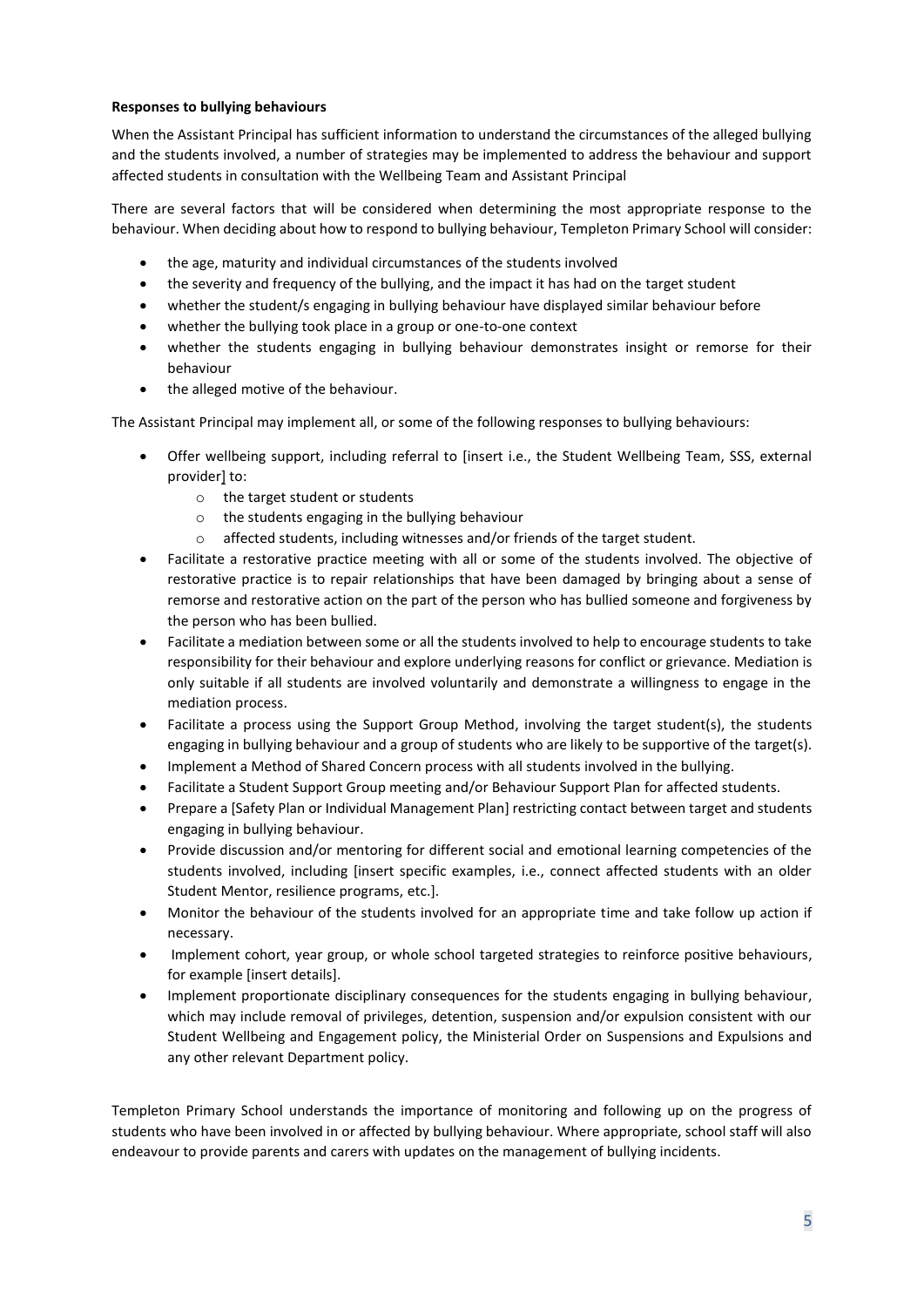Andrea Edwards is responsible for maintaining up to date records of the investigation of and responses to bullying behaviour.

# **COMMUNICATION**

This policy will be communicated to our school community in the following ways:

- Available publicly on our school's website
- Included in staff induction processes
- Included in our staff handbook/manual
- Discussed at staff briefings/meetings as required
- Discussed at parent information nights/sessions

# **FURTHER INFORMATION AND RESOURCES**

This policy should be read in conjunction with the following school policies:

- Statement of Values and School Philosophy
- Student Wellbeing and Engagement Policy
- Parent Complaints policy
- Duty of Care Policy
- Inclusion and Diversity Policy

Our school also follows Department of Education and Training policy relating to bullying including:

- [Bullying Prevention and Response](https://www2.education.vic.gov.au/pal/bullying-prevention-response/policy)
- [Cybersafety and Responsible Use of Digital Technologies](https://www2.education.vic.gov.au/pal/cybersafety/policy)
- [Equal Opportunity and Human Rights -](https://www2.education.vic.gov.au/pal/equal-opportunity-human-rights-students/policy) Students
- [LGBTIQ Student Support Policy](https://www2.education.vic.gov.au/pal/lgbtiq-student-support/policy)

The following websites and resources provide useful information on prevention and responding to bullying, as well as supporting students who have been the target of bullying behaviours:

- [Bully Stoppers](https://www.education.vic.gov.au/about/programs/bullystoppers/Pages/default.aspx)
- [Report racism or religious discrimination in schools](https://www.vic.gov.au/report-racism-or-religious-discrimination-schools)
- Kids [Helpline](https://kidshelpline.com.au/)
- [ReachOut Australia](https://au.reachout.com/)
- [Lifeline](https://www.lifeline.org.au/)
- [Bullying. No way!](https://bullyingnoway.gov.au/)
- [Student Wellbeing Hub](https://www.studentwellbeinghub.edu.au/)
- [eSafety Commissioner](https://www.esafety.gov.au/)
- [Australian Student Wellbeing Framework](https://studentwellbeinghub.edu.au/educators/resources/australian-student-wellbeing-framework/)

#### **EVALUATION**

This policy will be reviewed every 2 years, or earlier as required following an incident or analysis of new research or school data relating to bullying, to ensure that the policy remains up to date, practical and effective.

Data to inform this review will be collected through:

- discussion and consultation with students and parent/carers
- regular student bullying surveys
- regular staff surveys
- Bully Stoppers Data Collection tool
- assessment of other school-based data, including the number of reported incidents of bullying in each year group and the effectiveness of the responses implemented